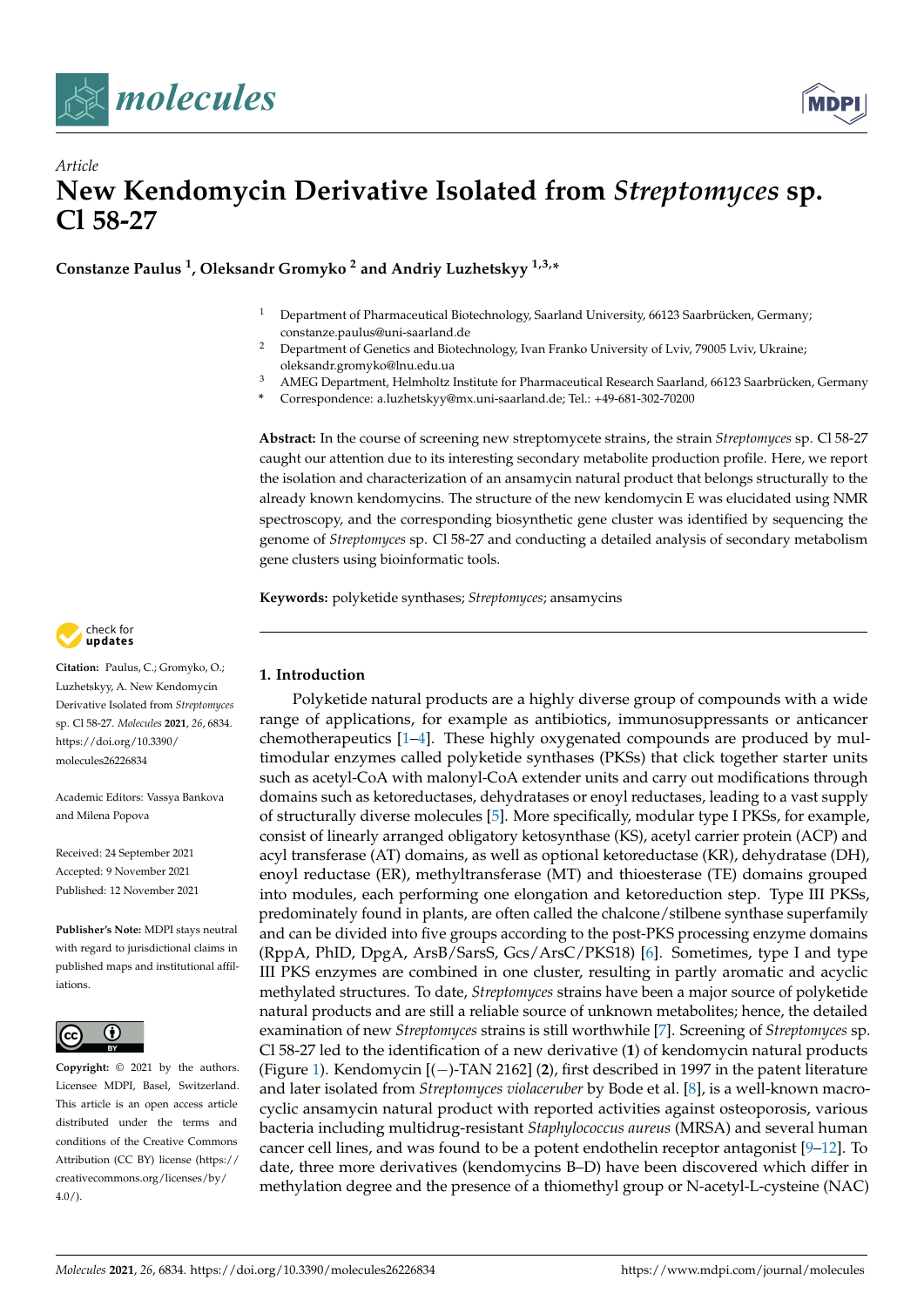attached to the 2,5-dihydrofuran ring [\[13\]](#page-7-0). The biosynthetic pathway has been elucidated by Bode and Zeeck [8,9] and Wenzel et al. [14], revealing a joined enzymatic machinery of a type III and a type I PKS. Genome sequencing of Cl 58-27 and analysis of the bioinformatics content using antiSMASH [\[15\]](#page-7-2) led to the discovery of a cluster similar to the published<br>her denomines needs the biosynthetic steps necessary for the production of the production of the production of kendomycin gene cluster. Gene and gene function comparisons enabled us to speculate about the biosynthetic steps necessary for the production of the new kendomycin variant. new kendomycin variant.

<span id="page-1-0"></span>

**Figure 1.** Chemical structures of the new kendomycin E (1) and the previously discovered kendomycin I( )  $TAM21(2)$ mycin [(−)-TAN 2162] (**2**). kendomycin [(−)-TAN 2162] (**2**).

#### **2. Results and Discussion**

## **2. Results and Discussion**  *2.1. Isolation and Structure Elucidation of Kendomycin E*

*2.1. Isolation and Structure Elucidation of Kendomycin E*  the rhizosphere of *Cedrus libani* (Nicitsky Botanical Garden, Crimea Peninsula, Ukraine), resulted in a putatively new compound that did not match any entry in the Dictionary of Natural Products Database (DNP) [\[16\]](#page-7-3). Aiming to isolate this compound, the strain was<br>
Natural Products Database (DNP) [16]. Aiming to isolate this compound, the strain was cultivated in 5 L DNPM medium, and the compound was purified over several chromato-<br>craphic stops. In the course of structural elucidation using 1D and 2D NMP spectroscopic data including <sup>1</sup>H-<sup>1</sup>H COSY, HSQC, HMBC and HSQC-TOCSY, it became apparent that the compound has high similarity to the already known kendomycin [(−)-TAN 2162]  $t$  steps. In the course of steps. In the course of structural elucidation using 1D and 2D  $N$  and 2D  $N$  spectro- $t$ The dereplication of metabolites produced by *Streptomyces* sp. Cl 58-27, isolated from graphic steps. In the course of structural elucidation using 1D and 2D NMR spectroscopic (Figure 1).

Kendomycin E (1) was isolated as a yellow solid with a yield of 1.6 mg/5 L medium.<br>Kendomycin E (1) was isolated as a yellow solid with a yield of 1.6 mg/5 L medium.  $(t + H)^+$  (522.228 [M], calc. 522.2287) was determined by high-resolution electrospray ionization mass spectrometry (HRESIMS) (Figures S1 and S2). The molecular formula  $C_{27}H_{38}O_8$ S, obtained from the exact mass, indicates nine degrees of unsaturation. Analysis of the <sup>1</sup>H NMR spectrum acquired in methanol- $d_4$  revealed the presence of seven  $1.53-1.01$ , 1.52–1.41, 1.35, 1.30–1.23) and six methyl groups ( $\delta$ <sub>H</sub> 3.40, 2.78, 1.88, 1.25, 0.95, 0.89) (Table S1 and Figure S3). Complementary to this, seven primary, five secondary, six tertiary and eight quaternary carbons were detected in  $^{13}C$  and HSQC spectra (Table S1, Figures S4 and S6). The detailed analysis of NMR spectroscopic data revealed first of all the presence of the basic benzofuranone core, typical for kendomycin natural<br>reactively have a vision of with a mathed argum at position  $C$  2 and a hydrographenous at  $1.35$  C-4. This was supported by key HMBC correlations from H-25 to C-1/C-2/C-3/C-18a, H-5 to C-3/C-4/C-4a/C-18a and from H-24 to C-18/C-18a (Figure S7). Furthermore, analysis of <sup>1</sup>H-<sup>1</sup>H COSY spectrum led to the discovery of a large spinsystem (H-5/H-6 (H-19)/H-7/H-8/H-9/H-10/H-11/H-12(H-21)/H-13/H-14/H-15/H-16(H-23)) connected UV maxima were found at 220 and 386 nm, and a molecular ion peak at *m*/*z* 523.2358 methine protons ( $\delta$ <sub>H</sub> 5.41, 3.96, 3.48, 2.81, 1.84, 2.23, 2.09), five methylenes ( $\delta$ <sub>H</sub> 2.00–1.34, products, here equipped with a methyl group at position C-2 and a hydroxyl group at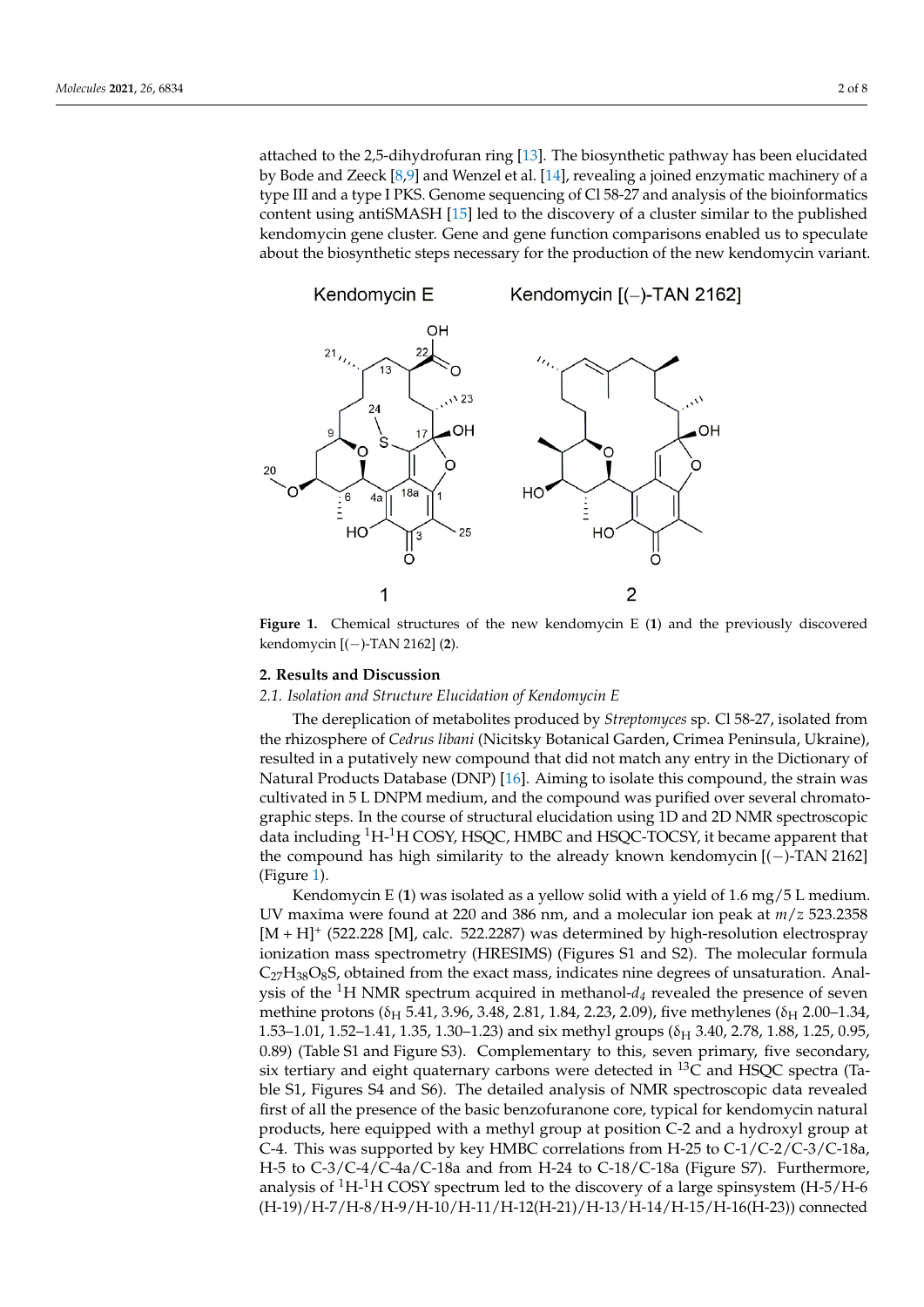to the benzofuranone core at positions C-4a and C-17 (Figure S5). Including the corresponding HMBC correlations (e.g., from H-5 to C-4a/C-6/C-9/C-19, from H-6 to C-5/C-19 and from H-7 to C-6/C-8/C-9/C-20), the spinsystem was found to consist on the one hand of a tetrahydropyran ring, methylated at position C-6 and methoxylated at position C-7; and on the other hand of an aliphatic chain, methylated at C-12/C-16 and carboxylated at C-14. This so-called *ansa* feature was found, based on HMBC correlations from H-10 to C-9/C-11/C-12, from H-21 to C-12/C-13, from H-14 to C-13/C-22/C-15 and from H-23 to C-15/C-16/C-17. Comparing the new derivative with the known kendomycin [(−)-TAN 2162] (**2**) and kendomycins B–D, some unique structural features stand out. For instance, minor changes can be seen in the tetrahydropyran ring that lacks a methyl group at C-8 and bears a methoxy group at C-7 instead of a simple hydroxy group. Most importantly, the aliphatic chain lacks two double-bonded, methylated carbons between C-12 and C-13 which was not found like this for any other kendomycin derivative. Concerning the absolute stereochemistry of the new kendomycin derivative, it was assumed that all stereocenters coincide with the stereochemistry previously found in kendomycin [(−)-TAN 2162] (**2**) and kendomycins B–D, which was elucidated by X-ray crystallography and advanced Mosher's method [\[8\]](#page-6-5), [\[13\]](#page-7-0). It was further assumed that the insertion of the carboxylic group at C-22 does not invert the stereocenter since reaction occurs at the former methyl group as it is described for nocamycin [\[17\]](#page-7-4).

Kendomycin E was tested against several bacterial, yeast and fungal strains including *Acinetobacter baumannii*, *E. coli* (∆acrB), *S. aureus* Newman, *E. coli* (wt), *Mycobacterium smegmatis*, *Pseudomonas aeruginosa* PA14, *Bacillus subtilis*, *Citrobacter freundii*, *Mucor hiemalis*, *Candida albicans*, *Cryptococcus neoformans* and *Pichia anomala* (see Section [4\)](#page-5-0), but no activity was observed. This was surprising, since other kendomycin derivatives show good antimicrobial activity. The reason for this must be the structural changes in the ansa chain connecting the ring moieties.

#### *2.2. Genome Sequencing of Streptomyces* sp. *Cl 58-27 and Identification of Kendomycin E Gene Cluster*

The *Streptomyces* sp. Cl 58-27 was subjected to genome sequencing in order to identify the secondary metabolite gene cluster responsible for the production of kendomycin E and to reveal the genetic differences that cause the modifications in relation to the kendomycin cluster from *S. violaceruber*. After sequencing, the genome was assembled into 38 contigs, with an overall size of 8,527,007 bp and a G+C content of 70.9%, which is typical for *Streptomyces*.

The secondary metabolite biosynthesis gene cluster of *S.* sp. Cl 58-27 was examined using the bioinformatic online tool antiSMASH [\[15\]](#page-7-2). According to antiSMASH annotation and analysis, the genome of *S.* sp. Cl 58-27 harbors 31 gene clusters including 7 terpene; 4 PKS; 4 NRPS; others such as siderophore, bacteriocin, butyrolactone, melanine, ectoine clusters and several hybrid clusters. At first glance, no clusters seemed to fit for kendomycin production. Only detailed analysis of all biosynthetic clusters led to the discovery of genes that fit to the kendomycin biosynthesis. One cluster, annotated as an NRPS cluster, shows cluster similarity to kendomycin and was found to contain some of the genes involved in kendomycin biosynthesis. Based on MIBiG [\[18\]](#page-7-5) analysis of those genes, we found the following similarities to known kendomycin gene clusters: a "thioesterase" gene with 53% sequence homology to a type I PKS gene (module 7–8), a hypothetical protein with 46% sequence homology to a FAD-dependent monooxygenase and a PKS gene with 52% sequence homology to type I PKS gene (module 1–3) (Table S2). Other identified biosynthetic gene clusters in antiSMASH did not show any obvious homology to literature kendomycin gene clusters. Thus, the gene sequences of *ken2*, *ken13* and *ken 16* were blasted in Geneious against the whole genome of Cl 58-27. As a result, parts of the cluster were also found in regions 13.2, 27.1 and 29.1 (Figure S8). For instance, region 13.2 (genes #1−27, Figure S8) contains a type III PKS (gene #20) that shows 77% identity with *ken2*, which is responsible for biosynthesis of the starter unit. Surrounding genes in region 13.2 have similarly fitting sequence homologies and thus belong to the group of genes that are needed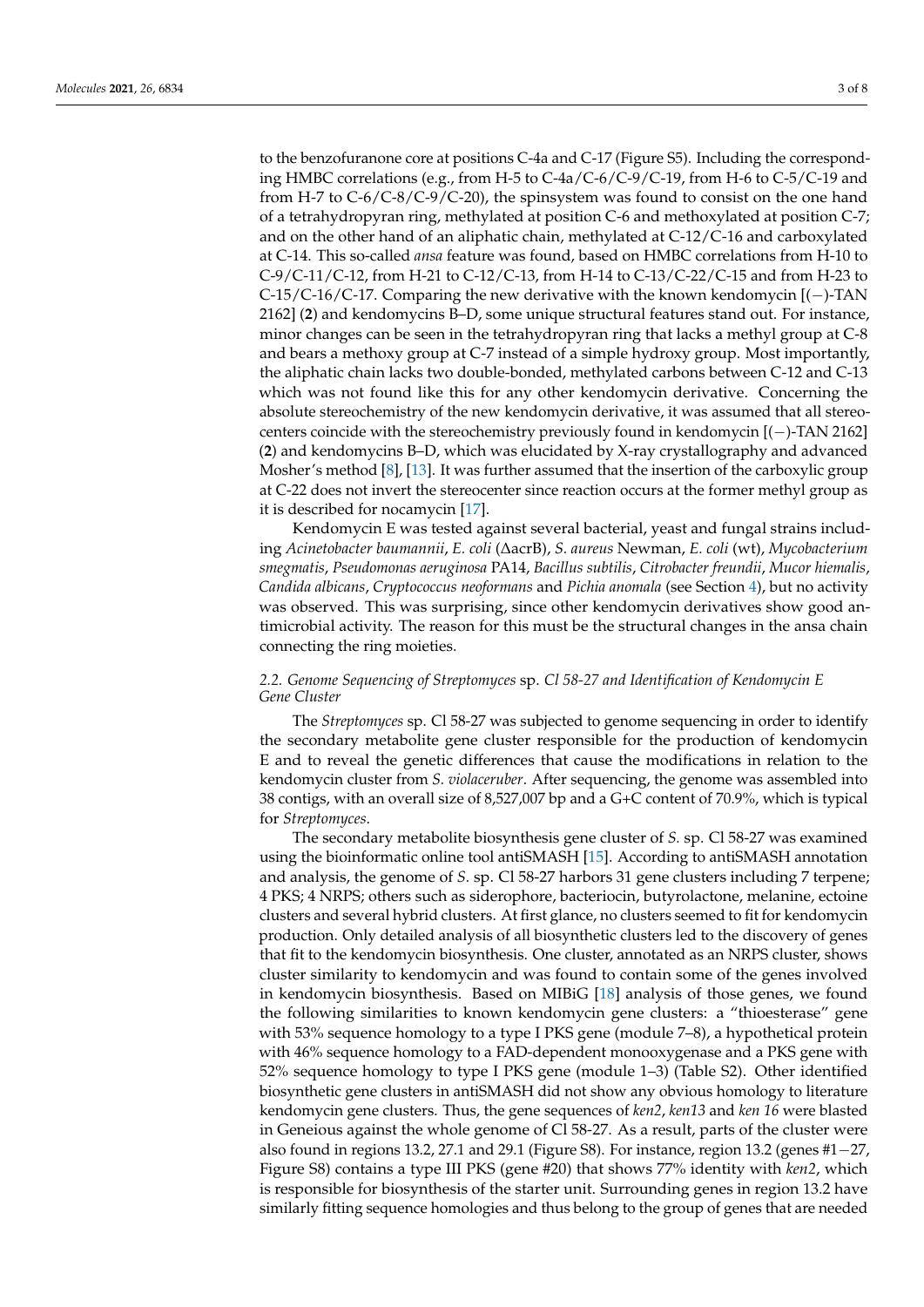to prepare the starter unit 2,3,4,6-TH-4-MBA ([Fig](#page-3-0)ure 2). Furthermore, regions 27.1 and 29.1 contain several polyketide synthase genes that show the highest sequence similarity to sceliphrolactam biosynthetic genes (genes #28–47, Table S2). However, due to the blast results in Geneious and lack of other fitting genes, they must belong to the remaining parts of the kendomycin gene cluster. With this, the whole biosynthesis of kendomycin E in *S*. sp. Cl 58-27 can be reconstructed and conclusions drawn regarding how the new modifications evolve. The biosynthesis of kendomycin was first described by Bode et al. in modifications evolve. The biosynthesis of kendomycin was first described by Bode et al. 2[00](#page-6-6)0 [9]. By means of stable isotope feeding experiments with [1- $^{13}$ C]acetate, [2- $^{13}$ C]acetate, [1-<sup>13</sup>C]propionate, [1,2-<sup>13</sup>C<sub>2</sub>]acetate and L-[*methyl*-<sup>13</sup>C]methionine, they suggested the following biosynthetic pathway. Starting from acetate and methionine, synthesis of the following biosynthetic pathway. Starting from acetate and methionine, synthesis of the starter unit is catalyzed by a chalcone synthase. The aliphatic core of kendomycin is then starter unit is catalyzed by a chalcone synthase. The aliphatic core of kendomycin is then built up from six methylmalonyl-CoA and two malonyl-CoA molecules catalyzed by a built up from six methylmalonyl-CoA and two malonyl-CoA molecules catalyzed by a type I PKS. As final steps and cleavage from the enzyme, several cyclization steps take type I PKS. As final steps and cleavage from the enzyme, several cyclization steps take place to produce kendomycin (Figure 2). place to produce kendomycin (Figure [2](#page-3-0)).

<span id="page-3-0"></span>

**Figure 2.** Schematic of biosynthetic pathway for the synthesis of kendomycin natural products. **Figure 2.** Schematic of biosynthetic pathway for the synthesis of kendomycin natural products.

The whole biosynthetic gene cluster responsible for kendomycin biosynthesis was The whole biosynthetic gene cluster responsible for kendomycin biosynthesis was later published by Wenzel et al. [14]. The cluster consists of 21 genes, including the core later published by Wenzel et al. [\[14\]](#page-7-1). The cluster consists of 21 genes, including the core genes *ken12*−*14* and *ken16*, which encode type I PKSs (Figure S8b). Comparing the genes genes *ken12*–*14* and *ken16*, which encode type I PKSs (Figure S8b). Comparing the genes identified in *S.* sp. Cl 58-27 for kendomycin biosynthesis with literature data revealed that within the type III PKS part of the kendomycin gene cluster, an enoyl-CoA-hydratase is it is seen to the kendomycin gene cluster, an enoyl-CoA-hydratase is missing but an additional O-methyltransferase is present (Table S2). Nevertheless, the aromatic starter unit appears to be the same for both kendomycin E and known kendomycins. The *O*-methyltransferase could be instead responsible for methylation of the hydroxy group at C-7 in the tetrahydropyran ring, which does not occur in the biosynthesis of other tetrahydropyran ring, which does not occur in the biosynthesis of other derivatives. The tetrahydropyran ring and the aliphatic chain, which is later of other derivatives. connected to the aromatic part, are synthesized by a type I PKS. In regions 27.1, 29.1 and  $31.1$ , six type I PKS, are synthesized by a type I PKS. In regions 27.1, 29.1 and First, six type if it not genes were found, containing a total of eight its modules, as reported for the known kendomycins. However, in module 2, malonyl-CoA is used instead of for the known kendomychis. However, in module 2, malonyl-CoA is used instead of methylmalonyl-CoA, resulting in the missing methyl group at position C-8. Module 5 must methylmalony CoA, resulting in the missing methyl group at position C-8. Module 5 mast<br>be skipped entirely during the biosynthesis, since one methylmalonate incorporation is be shipped entirely during the biosynthesis, since one methy indicated incorporation is<br>missing between C-12 and C-13. In module 6, methylmalonyl-CoA is again inserted in the growing between C-12 and C-13. In module 6, methyl mallonyl-CoA is again inserted in the growing chain; however, the methyl group thereof is later carboxylated. Supposably, carboxylation is carried out by a cytochrome P450 monooxygenase. The corresponding gene was found close to the type III PKS, which synthesizes the starter unit. The gene shows 51% identity with the *ncmO* gene, which is supposed to catalyze carboxylation in nocamycin biosynthesis (Table S2) [\[17\]](#page-7-4). However, further deletion experiments are 31.1, six type I PKSs genes were found, containing a total of eight KS modules, as reported necessary to confirm this finding. Another peculiarity is the insertion of a thiomethyl group. We can only speculate that the thiomethyl group is derived from *N*-acetyl-Lcysteine (NAC), as reported for kendomycin D [\[13\]](#page-7-0). However, as in kendomycin C, the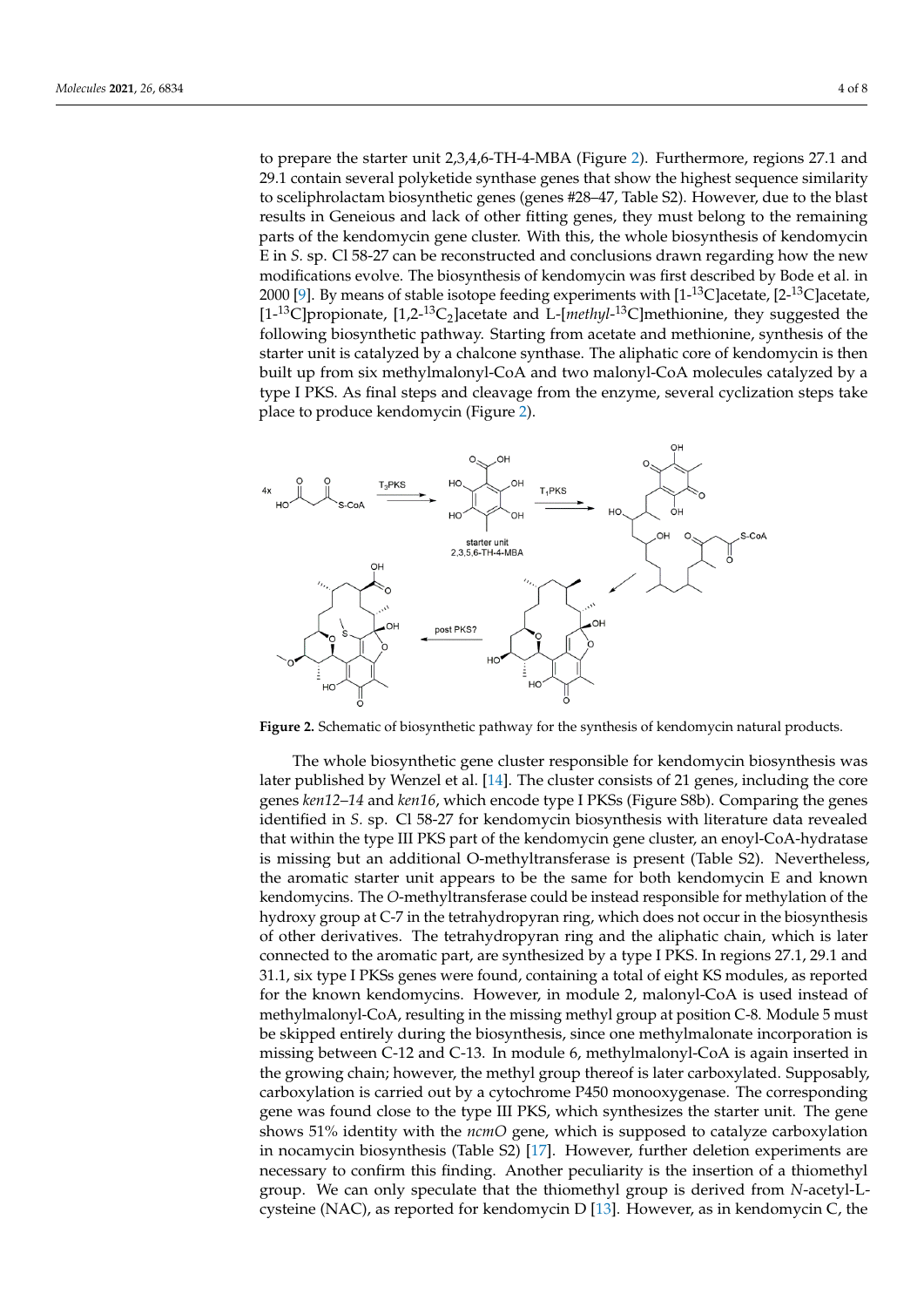NAC group is further modified to a simple thiomethyl and it is not clear which genes catalyze those two reactions. No genes were found that could carry out the insertion of NAC and the subsequent modification. Presumably, genes from elsewhere in the genome are responsible for these reactions.

#### **3. Materials and Methods**

#### *3.1. Cultivation, Metabolite Extraction and Dereplication*

The strain *Streptomyces* sp. Cl 58-27 was precultivated in a 100 mL flask filled with 10 mL of TSB (tryptic soy broth 30 g/L) at 28 °C and 180 rpm on a rotary shaker for 24 h. For the main culture, 100 mL of DNPM medium (dextrin  $40 g/L$ , Bacto Soytone 7.5  $g/L$ , yeast extract 5 g/L and MOPS (4-morpholinepropanesulfonic acid) 21 g/L, pH 6.8) in a 500 mL flask was inoculated with 1 mL of preculture and cultivated for 5 days at 28 ◦C and 180 rpm on a rotary shaker. After cultivation, the biomass and culture liquid were extracted separately with a mixture of acetone/methanol (1:1) and ethyl acetate, respectively. The solvent was evaporated to dryness, and the residue was dissolved in 300 µL of MeOH. Highresolution LC-MS data were collected on a Dionex Ultimate 3000 UHPLC system (Thermo Fisher Scientific, Waltham, MA, USA) with an Acquity UPLC BEH C18,  $100 \times 2.1$  mm, 1.7 µm column (Waters Corporation, Milford, MA, USA) as the stationary phase, using a linear gradient from 5% B (acetonitrile +0.1% formic acid) against  $A(ddH_2O +0.1\%$  formic acid) to 95% B and coupled to a PDA detector operating at 200–600 nm. The coupled LTQ Orbitrap mass spectrometer (Thermo Fisher Scientific, Waltham, MA, USA) was operated at *m*/*z* 200–2000. Data were analyzed with Thermo Xcalibur software version 3.0.63. Dereplication was performed by comparison of the exact masses with the Dictionary of Natural Products database version 10.0 (CRC Press, Boca Raton, FL, USA).

#### *3.2. Isolation, Purification and Structure Elucidation*

For the isolation and purification of the target compounds, *Streptomyces* sp. Cl 58-27 was cultivated in 5 L of DNPM (50  $\times$  500 mL flasks with 100 mL medium) as described above. After cultivation, the culture liquid was separated from the biomass and extracted twice with ethyl acetate. The solvent was removed under reduced pressure, and the residue was dissolved in methanol and centrifuged. The pellet was discarded, and the supernatant was dried, resulting in 2.5 g of raw material. The crude extract was dissolved in 20 mL of methanol and fractionated in two portions (10 mL per run) by size exclusion chromatography using Sephadex<sup>®</sup> LH 20 (Sigma Aldrich, Darmstadt, Germany) as the stationary phase (100 cm column, filled with 300 mL of Sephadex in methanol) and methanol as the eluent. Fractions were collected every 15 min with a speed of 1–2 drops per second. Every third fraction was analyzed by LC-MS on a Dionex Ultimate 3000 UPLC system using an Acquity BEH C18, 50  $\times$  2.1 mm, 1.7 µm d<sub>p</sub> column (Waters Corporation, Milford, MA, USA) and a mobile phase of ddH<sub>2</sub>O +0.1% formic acid (A)/acetonitrile +0.1% formic acid (B), 5–95% B over 9 min, at a flow rate of 0.6 mL/min, coupled to an amaZon SL speed mass spectrometer (Bruker, Billerica, MA, USA) with an ESI source and a mass range of *m*/*z* 200–2000. Fractions containing targeted compounds were further purified on a Waters AutoPurification™ system coupled to a single quadrupole mass detector (Waters, Milford, MA, USA). As the stationary phase, a Nucleodur C18 HTEC, 250  $\times$  21 mm, 5 µm column (Macherey-Nagel, Düren, Germany) and water  $(A)/$ methanol  $(B) + 0.1\%$  formic acid were used. A linear gradient from 5% to 95% B in 15 min was applied. The fractions containing kendomycin E were further purified by semipreparative high-performance liquid chromatography (HPLC) using the following equipment: Agilent 1100 HPLC (Agilent Technologies, Santa Clara, CA, USA) equipped with a Nucleodur C18 HTEC column  $(250 \times 10 \text{ mm}, 5 \text{ \mu m}$ , Macherey-Nagel, Düren, Germany) and a DAD detector operating at 200–600 nm. A linear gradient used solvent A  $(MQ-H<sub>2</sub>O +0.1%$  formic acid) against solvent B (acetonitrile +0.1% formic acid) starting from 30% B and increasing to 95% B over 15 min with a flow rate of 4.5 mL/min at 45  $^{\circ}$ C.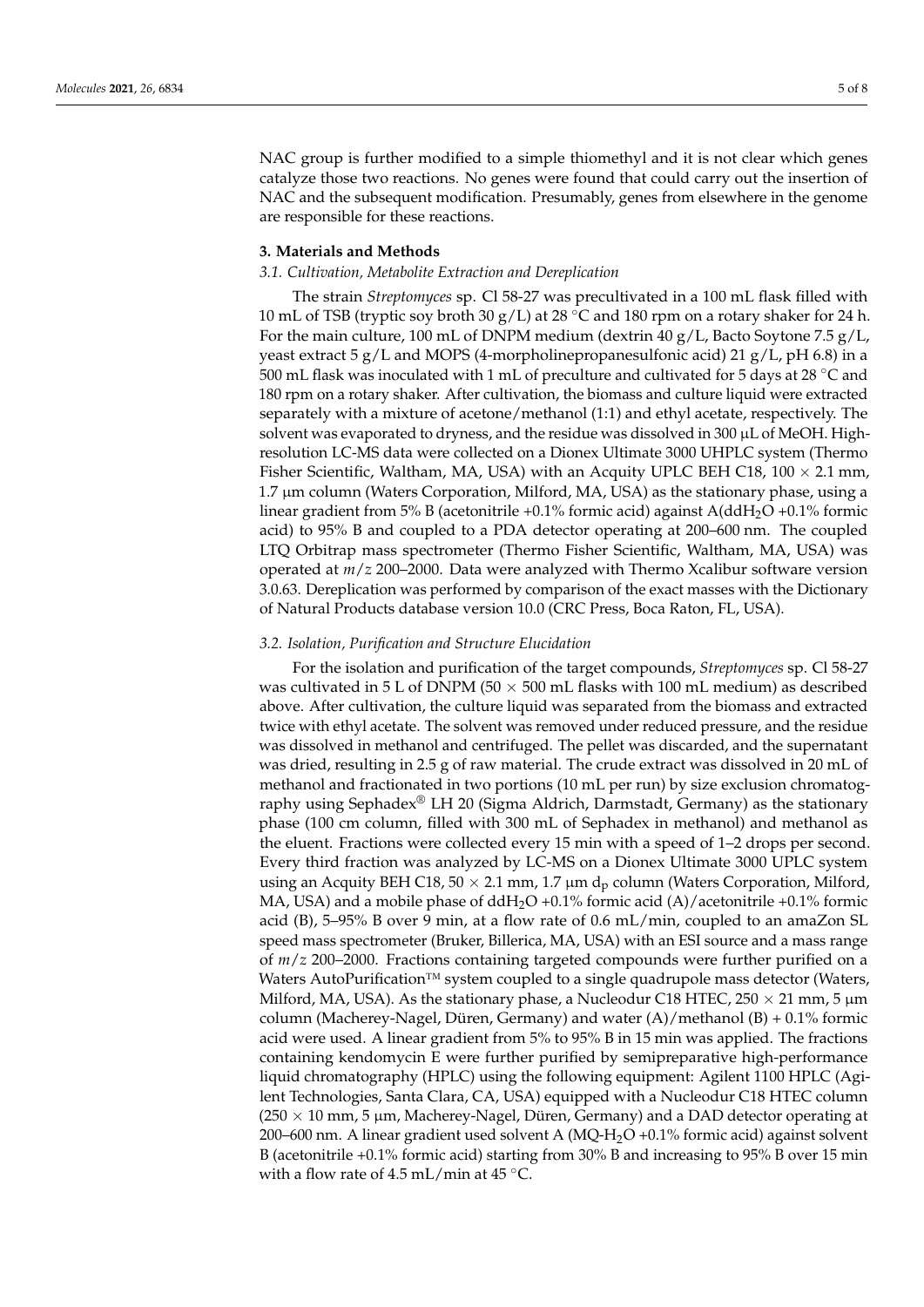The NMR spectra were acquired in deuterated dimethyl sulfoxide (DMSO- $d_6$ ) and MeOD<sup>4</sup> at 298 K on a Bruker Avance III 700 or 500 MHz spectrometer, both equipped with a 5 mm TXI cryoprobe. NMR shifts were relative to the residual solvent signal DMSO- $d_6$  at δ 2.50<sup>-1</sup>H and MeOD<sub>4</sub> at δ 3.31<sup>-1</sup>H, or to the solvent itself at δ 39.5 (DMSO-d<sub>6</sub>) and δ 49.0 (MeOD<sub>4</sub>) for <sup>13</sup>C measurements. NMR data were analyzed using Topspin, version 3.5 pl7 (Bruker, United States) and Spectrus Processor 2018.2.3 (ACD/Labs, Toronto, Canada).

Kendomycin E (1). Yellow powder; 1.6 mg; UV (MeOH) λ<sub>max</sub> 218, 291, 386 nm; δ<sub>H</sub> (500 MHz, methanol-*d4*): 5.41 (d, H-5), 3.96 (t, H-9), 3.48 (m, H-7), 3.40 (s, 3xH-20), 2.81 (m, H-6), 2.78 (s, 3xH-24), 2.23 (quint, H-14), 2.09 (m, H-16), 2.00–1.34 (m, 2xH-8), 1.88 (s, 3xH-25), 1.84 (m, H-12), 1.53–1.01 (m, 2xH-11), 1.52–1.41 (m, 2xH-10), 1.35 (m, 2xH-15), 1.30–1.23 (m, 2xH-13), 1.25 (d, 3xH-23), 0.95 (d, 3xH-19), 0.89 (d, 3xH-21); δ<sub>C</sub> (500 MHz, methanol- $d_4$ ): 182.6 (C-3), 181.5 (C-22), 168.5 (C-1), 157.1 (C-18), 150.1 (C-4), 127.2 (C-18a), 118.3 (C-17), 110.8 (C-4a), 104.7 (C-2), 80.4 (C-7), 76.1 (C-5), 70.9 (C-9), 57.8 (C-20), 46.3 (C-14), 43.1 (C-13), 42.8 (C-16), 39.0 (C-6), 37.5 (C-8), 33.7 (C-15), 33.2 (C-11), 32.6 (C-10), 29.0 (C-12), 19.3 (C-21), 16.2 (C-24), 14.5 (C-19), 14.5 (C-23), 7.9 (C-25). HRESIMS  $m/z$  523.2365 [M + H]<sup>+</sup> (calc. for C<sub>27</sub>H<sub>38</sub>O<sub>8</sub>S)  $(meas. 523.2358 [M + H]<sup>+</sup>).$ 

#### *3.3. Antimicrobial Susceptibility Test*

Minimum inhibitory concentrations (MICs) were determined according to standard procedures. All bacterial isolates were handled according to standard procedures or were part of our internal collection and were cultured under conditions recommended by the depositor. *S. aureus* Newman, *E. coli* (wt), *E. coli* (∆acrB), *B. subtilis* and *P. aeruginosa* PA14 were inoculated in Mueller Hinton Broth (Sigma Aldrich) and incubated under shaking conditions for 24 h at 37 ◦C; *A. baumannii* and *C. freundii* at 30 ◦C. *C. neoformans*, *P. anomala*, *M. hiemalis* and *C. albicans* were cultivated in Myc medium under shaking conditions for 24 h at 30 ◦C. *M. smegmatis* was cultivated in M7H9 medium under shaking conditions at 37 ◦C for 48 h. *S. aureus* and *E.coli* were subcultured on CASO agar plates, *M. smegmatis* was subcultured on Middlebrook 7H10 agar plates (M7H10) with 10% oleic acid-albumindextrose-catalase OADC Enrichment and 5% sheep blood agar plates, respectively, and incubated for 24 h at their optimal growth temperature. The tested compounds were prepared as DMSO stocks (10 mg/mL). Single colonies of the bacterial strains were suspended in 0.9% NaCl and McFarland was adjusted to 0.5 using a densitometer. The bacterial suspension was diluted 1:100 in the corresponding broth to achieve a final inoculum of approximately 104 CFU/mL. Serial dilutions of compounds (0.06 to 128  $\mu$ g/mL) were prepared in sterile 96-well plates and the bacterial suspension was added. Growth inhibition was assessed after overnight incubation (24–48 h) at 30–37 ◦C. MICs were determined as the lowest compound concentration where no visible growth was observed.

#### *3.4. Genome Sequencing and Bioinformatics*

For DNA isolation, *Streptomyces* sp. Cl 58-27 was inoculated in TSB medium and grown at 28  $\degree$ C on a rotary shaker (180 rpm) for 3 days. High-quality DNA was isolated using standard procedure [\[19\]](#page-7-6). The purity and concentration of the isolated genomic DNA was determined using a Nanodrop 2000 spectrophotometer (Thermo Fisher Scientific). The obtained genomic DNA was sequenced using Illumina for short-read sequencing and PacBio Sequel Il/Ile, Nanopore for long-read sequencing as platforms by Novogene, UK. De novo assembly was completed using Newbler assembly v2.8 with default settings. Genome annotation was carried out using Prokka v1.11 and GenDB 2.0 platform [\[20,](#page-7-7)[21\]](#page-7-8). Genome analysis was performed using antiSMASH [\(https://antismash.secondarymetabolites.org/#!/start,](https://antismash.secondarymetabolites.org/#!/start) accessed on 5 September 2021) [\[15\]](#page-7-2), MIBig [\[18\]](#page-7-5) and Geneious software version 9.1.2.

#### <span id="page-5-0"></span>**4. Conclusions**

The discovery of new antibiotics has become more challenging than ever. The frequent rediscovery of known metabolites and the successively faster development of bacterial resistance against newly discovered compounds are major hurdles. Nevertheless, the search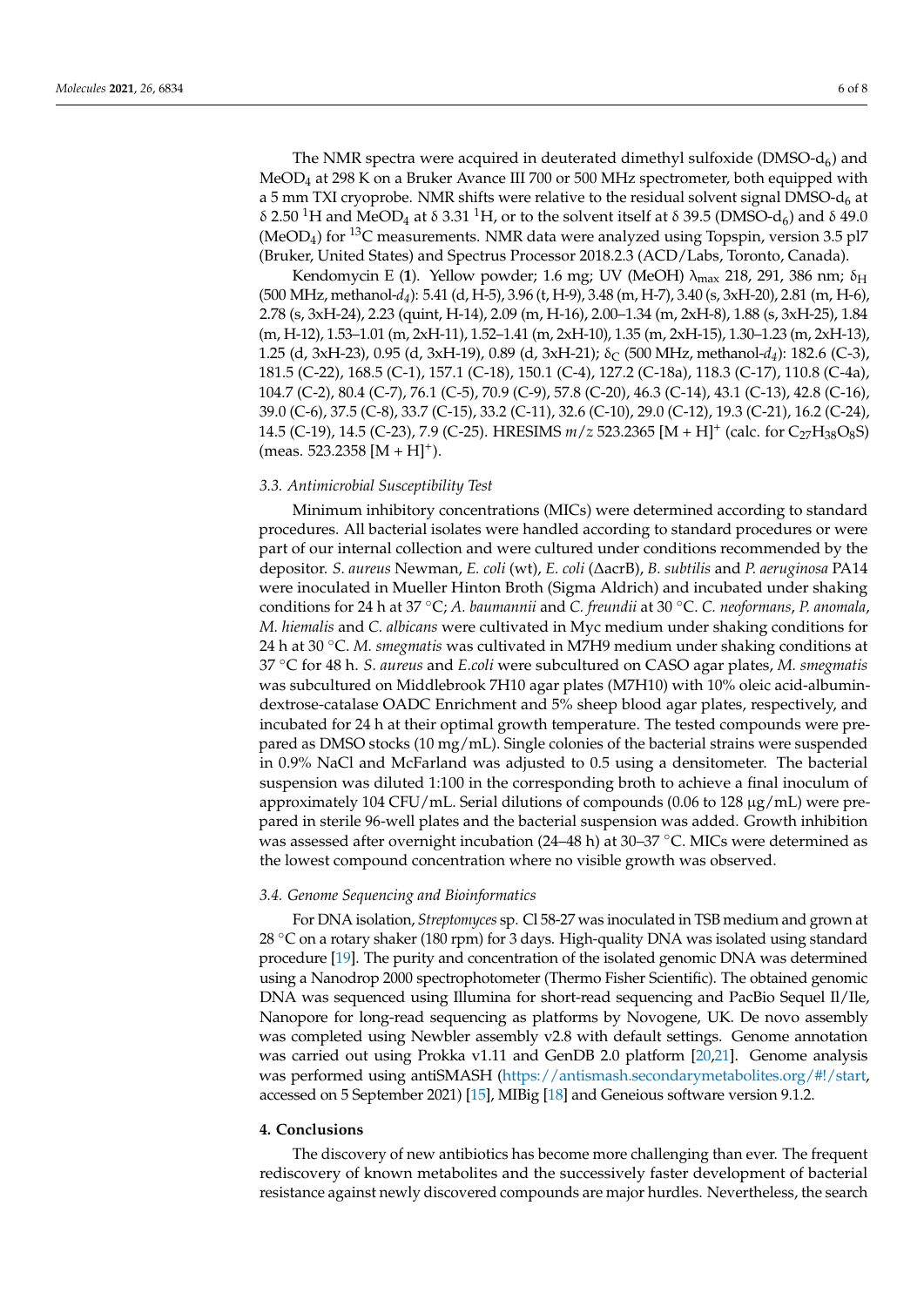for new compounds is indispensable, and the past has shown that even small changes in the structural features of antibiotics can have a major impact on their effectiveness. We have reported here a new derivative of the kendomycin family of natural products that differs in degree of methylation. Additionally, as a first variant, it possesses a shorter alkyl chain and a rare carboxylation of a methylmalonyl unit that occurs in-line or as a posttranslational modification. The gene cluster responsible for the production of kendomycin E in *S.* sp. Cl 58-27 was identified, which enabled us to also reveal the gene putatively involved in the rare carboxylation of the methyl group. Future experiments are needed to confirm this finding.

**Supplementary Materials:** The following are available online. Table S1: NMR spectroscopic data of kendomycin E (**1**), acquired in CD3OD (500 MHz). Table S2: Genes in the kendomycin biosynthetic gene cluster from *Streptomyces* sp. CL 58-27 and their closest similar proteins. Figure S1: LC-HRMS chromatogram of crude extract of CL 58-27. Peak at RT 11.24 min coincides with the targeted compound kendomycin E. Figure S2: Mass chromatogram of kendomycin E showing the  $[M + H]$ <sup>+</sup> peak with a mass of 523.24 Da. Figure S3:  ${}^{1}$ H NMR spectrum of kendomycin E measured in CD<sub>3</sub>OD (500 MHz). Figure S4:  $^{13}$ C NMR spectrum of kendomycin E measured in CD<sub>3</sub>OD (500 MHz). Figure S5:  ${}^{1}$ H-<sup>1</sup>H COSY spectrum of kendomycin E measured in CD<sub>3</sub>OD (500 MHz). Figure S6: HSQC spectrum of kendomycin E measured in CD3OD (500 MHz). Figure S7: HMBC spectrum of kendomycin E measured in CD3OD (500 MHz). Figure S8: (a) Kendomycin gene cluster in *Streptomyces* sp. Cl58-27. (b) Kendomycin gene cluster in *Streptomyces violaceruber* (strain 3844-33C) identified by Wenzel et al.

**Author Contributions:** The experiments were designed and evaluated by C.P. and A.L. Practical work was performed by C.P.; O.G. was involved in strain isolation. NMR experiments were set up, carried out and evaluated by C.P. The manuscript was drafted by C.P. All authors have read and agreed to the published version of the manuscript.

**Funding:** This research received no external funding.

**Acknowledgments:** We thank Helmholtz-Institute for Pharmaceutical Research Saarland, Saarbrücken, Germany (HIPS) for providing access to their NMR devices and for carrying out antimicrobial susceptibility tests. The strain *Streptomyces* sp. Cl 58-27 was provided by the Microbial Culture Collection of Antibiotic Producers of Ivan Franko University of Lviv.

**Conflicts of Interest:** The authors declare no conflict of interest.

**Sample Availability:** Samples of the compound kendomycin E are available from the authors.

#### **References**

- <span id="page-6-0"></span>1. Chopra, I.; Roberts, M. Tetracycline antibiotics: Mode of action, applications, molecular biology, and epidemiology of bacterial resistance. *Microbiol. Mol. Biol. Rev.* **2001**, *65*, 232–260. [\[CrossRef\]](http://doi.org/10.1128/MMBR.65.2.232-260.2001) [\[PubMed\]](http://www.ncbi.nlm.nih.gov/pubmed/11381101)
- 2. Risdian, C.; Mozef, T.; Wink, J. Biosynthesis of Polyketides in Streptomyces. *Microorganisms* **2019**, *7*, 124. [\[CrossRef\]](http://doi.org/10.3390/microorganisms7050124) [\[PubMed\]](http://www.ncbi.nlm.nih.gov/pubmed/31064143)
- 3. Shen, B. Polyketide biosynthesis beyond the type I, II and III polyketide synthase paradigms. *Curr. Opin. Chem. Biol.* **2003**, *7*, 285–295. [\[CrossRef\]](http://doi.org/10.1016/S1367-5931(03)00020-6)
- <span id="page-6-1"></span>4. Tacar, O.; Sriamornsak, P.; Dass, C.R. Doxorubicin: An update on anticancer molecular action, toxicity and novel drug delivery systems. *J. Pharm. Pharmacol.* **2013**, *65*, 157–170. [\[CrossRef\]](http://doi.org/10.1111/j.2042-7158.2012.01567.x) [\[PubMed\]](http://www.ncbi.nlm.nih.gov/pubmed/23278683)
- <span id="page-6-2"></span>5. Dutta, S.; Whicher, J.R.; Hansen, D.A.; Hale, W.A.; Chemler, J.A.; Congdon, G.R.; Narayan, A.R.H.; Håkansson, K.; Sherman, D.H.; Smith, J.L.; et al. Structure of a modular polyketide synthase. *Nature* **2014**, *510*, 512–517. [\[CrossRef\]](http://doi.org/10.1038/nature13423) [\[PubMed\]](http://www.ncbi.nlm.nih.gov/pubmed/24965652)
- <span id="page-6-3"></span>6. Shimizu, Y.; Ogata, H.; Goto, S. Type III Polyketide Synthases: Functional Classification and Phylogenomics. *Chembiochem* **2017**, *18*, 50–65. [\[CrossRef\]](http://doi.org/10.1002/cbic.201600522) [\[PubMed\]](http://www.ncbi.nlm.nih.gov/pubmed/27862822)
- <span id="page-6-4"></span>7. Liu, R.; Deng, Z.; Liu, T. Streptomyces species: Ideal chassis for natural product discovery and overproduction. *Metab. Eng.* **2018**, *50*, 74–84. [\[CrossRef\]](http://doi.org/10.1016/j.ymben.2018.05.015) [\[PubMed\]](http://www.ncbi.nlm.nih.gov/pubmed/29852270)
- <span id="page-6-5"></span>8. Bode, H.B.; Zeeck, A. Structure and biosynthesis of kendomycin, a carbocyclic ansa-compound from Streptomyces. *J. Chem. Soc. Perkin Trans. 1* **2000**, *31*, 323–328. [\[CrossRef\]](http://doi.org/10.1039/a908387a)
- <span id="page-6-6"></span>9. Bode, H.B.; Zeeck, A. Biosynthesis of kendomycin: Origin of the oxygen atoms and further investigations. *J. Chem. Soc. Perkin Trans. 1* **2000**, 2665–2670. [\[CrossRef\]](http://doi.org/10.1039/b003362f)
- 10. Funahashi, Y.; Kawamura, N.; Ishimaru, T. Jap. Pat. 08231552 [A2 960 010]. *Chem. Abstr.* **1996**, *125*, 326–518.
- 11. Funahashi, Y.; Kawamura, N.; Ishimaru, T. Jap. Pat. 08231551 [A2 960 910]. *Chem. Abstr.* **1997**, *126*, 6553.
- <span id="page-6-7"></span>12. Su, M.H.; Hosken, M.I.; Hotovec, B.J.; Johnston, T.L. US Pat. 5728727 [A980317]. *Chem. Abstr.* **1998**, *128*, 239–489.